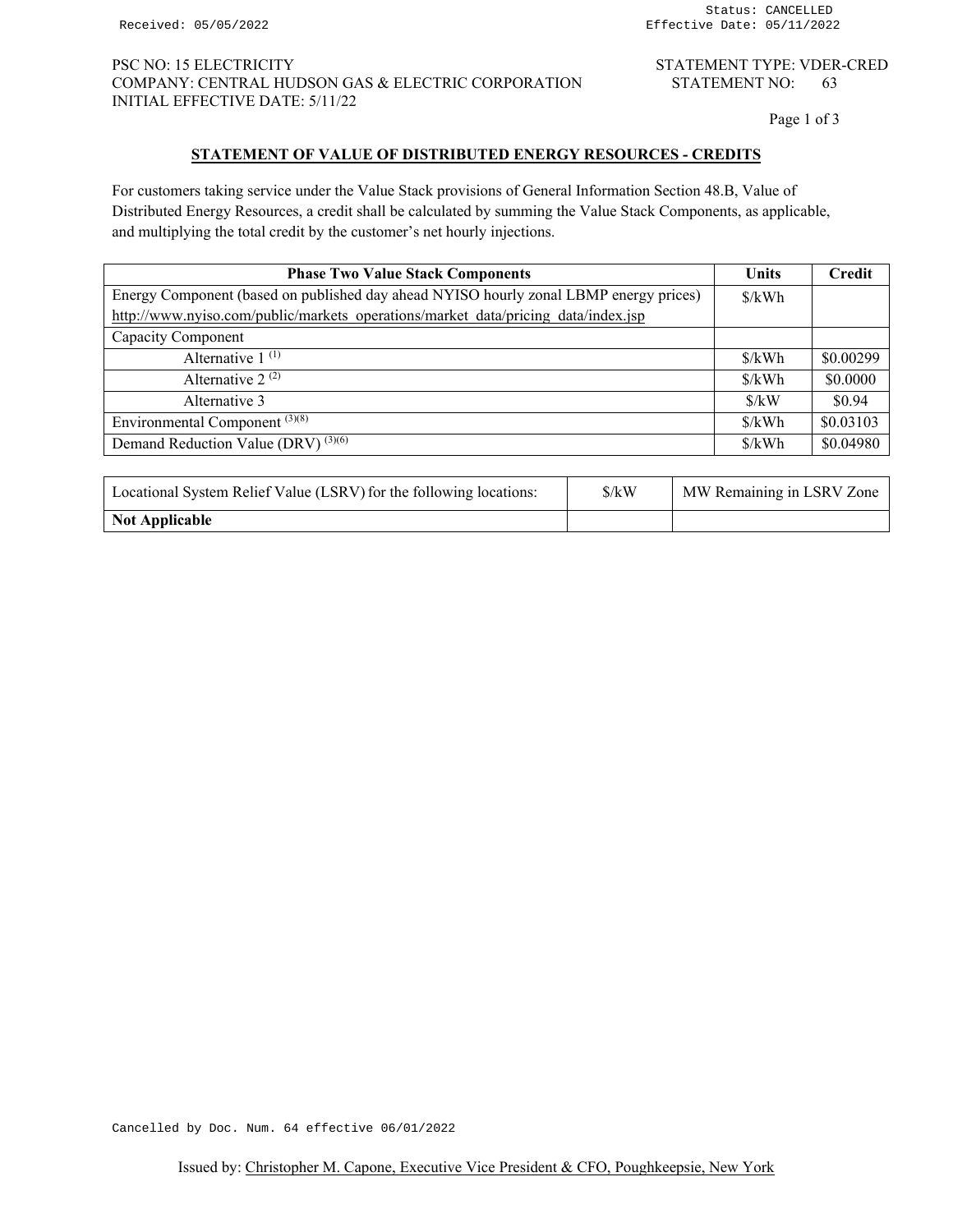# PSC NO: 15 ELECTRICITY STATEMENT TYPE: VDER-CRED COMPANY: CENTRAL HUDSON GAS & ELECTRIC CORPORATION STATEMENT NO: 63 INITIAL EFFECTIVE DATE: 5/11/22

Page 2 of 3

| <b>Phase One Value Stack Components</b>                                                       | <b>Units</b>                | <b>Credit</b> |
|-----------------------------------------------------------------------------------------------|-----------------------------|---------------|
| Energy Component (based on published day ahead NYISO hourly zonal LBMP energy                 | $\frac{\sqrt{2}}{2}$        |               |
| prices) http://www.nyiso.com/public/markets operations/market data/pricing data/index.jsp     |                             |               |
| Capacity Component                                                                            |                             |               |
| Alternative 1 (S.C. No. 1 and S.C. No. 2 – Non-Demand)                                        | \$/kWh                      | \$0.01357     |
| Alternative 2 (credit applicable June – August)                                               | \$/kWh                      | \$0.0000      |
| Alternative 3                                                                                 | $\frac{\text{S}}{\text{N}}$ | \$0.94        |
| Environmental Component <sup>(3)(8)</sup>                                                     | \$/kWh                      | \$0.03103     |
| Demand Reduction Value (DRV) <sup>(4)</sup> - for PV projects without measured net generation | \$/kW-month                 | \$0.48        |
| Demand Reduction Value (DRV) <sup>(5)</sup> - for all other projects                          | \$/kW-month                 | \$1.21        |
| Community Credit <sup>(7)</sup>                                                               | \$/kWh                      | \$0.01000     |

| Previous year's Top Ten Peak Hours and Peak Demand |                  |           |      |                  |           |
|----------------------------------------------------|------------------|-----------|------|------------------|-----------|
| Rank                                               | Date/Hour Ending | <b>MW</b> | Rank | Date/Hour Ending | <b>MW</b> |
|                                                    | 6/29/2021 19:00  | 1,148     |      | 6/29/2021 18:00  | 1.117     |
|                                                    | 6/29/2021 17:00  | 1.135     |      | 8/13/2021 18:00  | 1.112     |
|                                                    | 6/30/2021 18:00  | 1.131     |      | 6/28/2021 19:00  | 1.111     |
|                                                    | 8/13/2021 19:00  | 1,122     |      | 6/28/2021 20:00  | 1.103     |
|                                                    | 6/28/2021 18:00  | 1.121     | 10   | 6/30/2021 19:00  | 1.101     |

| Locational System Relief Value (LSRV) for the following locations: | $\frac{\text{S}}{\text{K}}$ | MW Remaining in LSRV Zone |  |
|--------------------------------------------------------------------|-----------------------------|---------------------------|--|
| <b>Not Applicable</b>                                              |                             |                           |  |

| <b>Market Transition Credit (\$/kWh)</b> |            |                           |  |
|------------------------------------------|------------|---------------------------|--|
| Tranche                                  | S.C. No. 1 | S.C. No. $2 -$ Non-Demand |  |
| 0/1                                      | \$0.0599   | \$0.0627                  |  |
|                                          | \$0.0524   | \$0.0550                  |  |
|                                          | \$0.0449   | \$0.0474                  |  |
|                                          | \$0.0373   | \$0.0397                  |  |

Cancelled by Doc. Num. 64 effective 06/01/2022